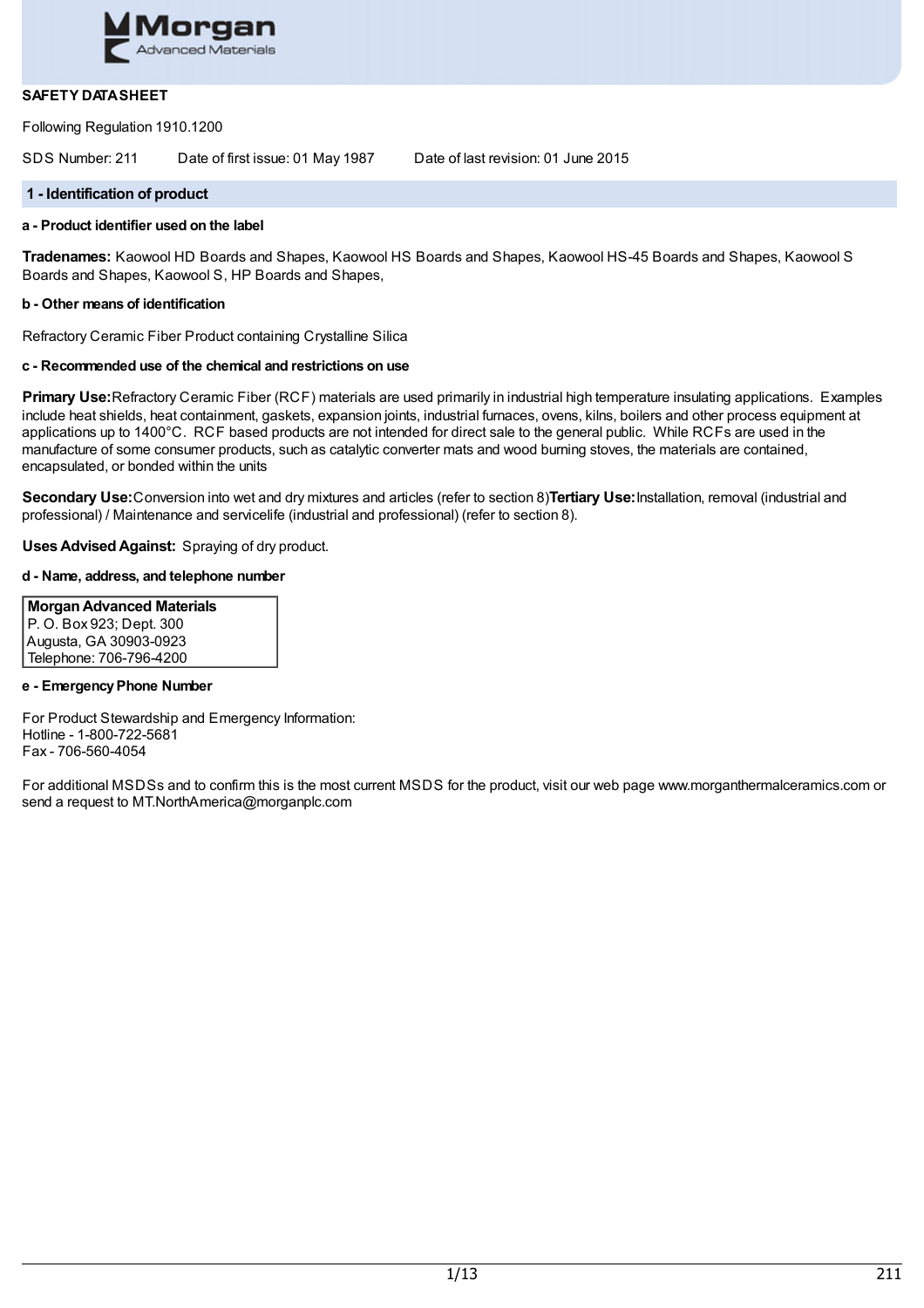

### **2 - Hazard Identification**

## **a - Classification of the chemical in accordance with paragraph (d) of §1910.1200**

The U.S. Occupational Safety and HealthAdministration (OSHA) Hazard Communication Standard (HCS) 2012 indicates that IARC Group 1 carcinogen (such as respirable crystalline silica) corresponds to OSHA HCS 2012 Category 1A carcinogen classification (see, e.g., §1910.1200, Appendix F, Part D). Also IARC Group 2B carcinogen (such as RCF) corresponds to OSHA HCS 2012 Category 2 carcinogen classification.

### b - Signal word, hazard statement(s), symbol(s) and precautionary statement(s) in accordance with paragraph (f) of §1910.1200

### **Harard Pictograms**



### **Signal Words**

Danger

### **Hazard Statements**

May cause cancer by inhalation.

### **Precaution Statements**

Do not handle until all safety instructions have been read and understood.

Use respiratory protection as required; see Section 8 of the Safety Data Sheet.

If concerned about exposure, get medical advice.

Store in a manner to minimize airborne dust.

Dispose of waste in accordance with local, state and federal regulations.

Minimize exposure to airborne dust.

### **EmergencyOverview**

#### **c - Describe anyhazards not otherwise classified that have been identified during the classification process**

Mild mechanical irritation to skin, eyes and upper respiratory system may result from exposure. These effects are usually temporary.

### **d - Mixture Rule**

These products contain mixtures of RCF and crystalline silica. Dust samples from these products have not been tested for their specific toxicity. The hazard classification of these products were based on GHS classification of respirable crystalline silica as category 1 carcinogen.

## **3 - Composition / Information On Ingredients**

#### **a - Composition table**

| <b>COMPONENTS</b>                     | <b>CAS NUMBER</b>        | % BYWEIGHT |
|---------------------------------------|--------------------------|------------|
| Refractories, Fibers, Aluminosilicate | 142844-00-6              | $23 - 64$  |
| Aluminum Oxide                        | 1344-28-1                | Up to $46$ |
| <b>Starch</b>                         | 9005-25-8                | $4 - 8$    |
| Silica, Amorphous                     | 7631-86-9 or 60676-86-0  | Up to $56$ |
| Crystalline Silica                    | 14808-60-7 or 14464-46-1 | Up to $2$  |

## **b - Common Name**

(See Section 8 "Exposure Controls / Personal Protection" for exposure guidelines)

### **d - Impurities and StabilizingAdditives**

Not applicable.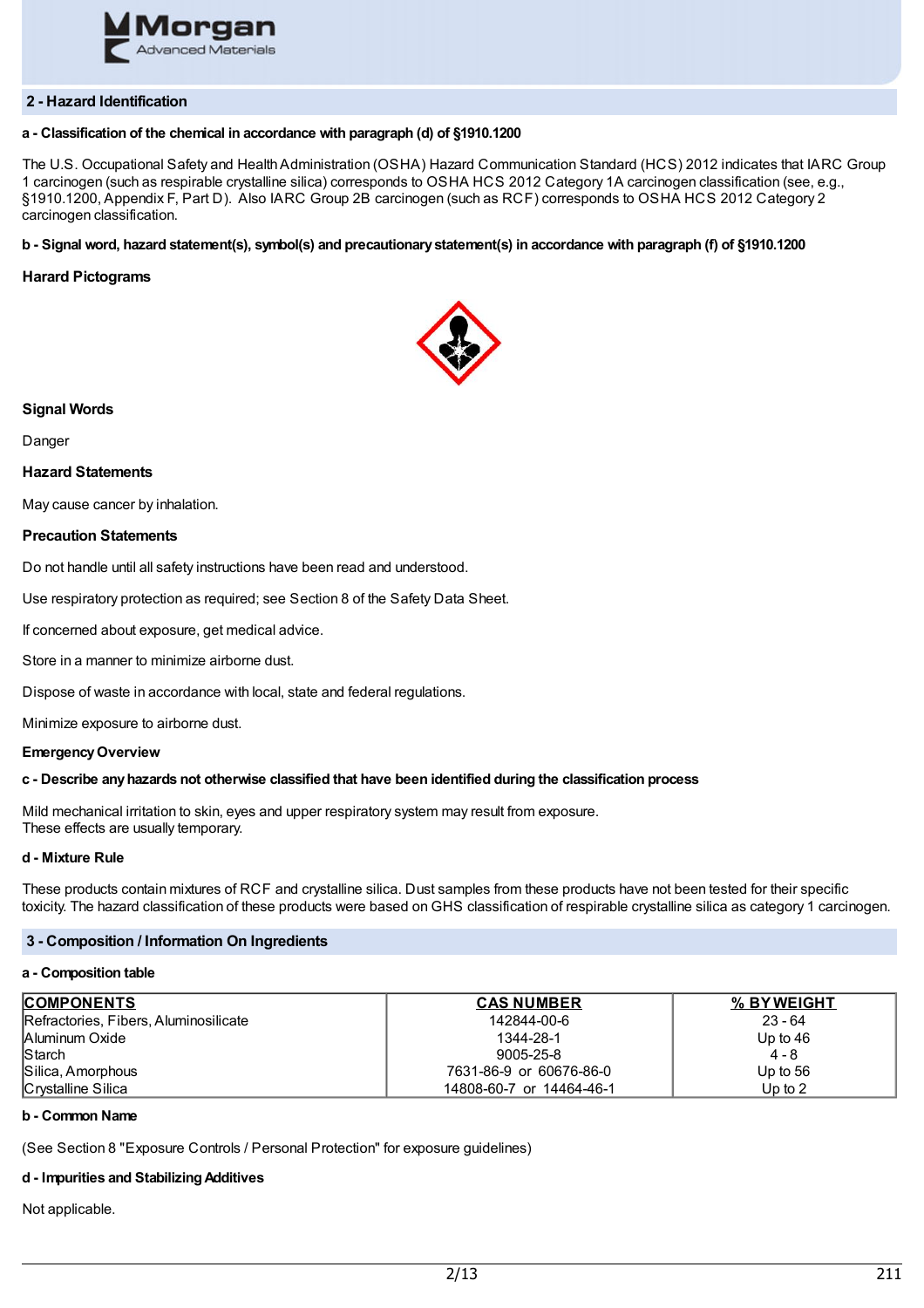

### **4 - First-Aid measures**

a - Description of necessary measures, subdivided according to the different routes of exposure, i.e., inhalation, skin and eve contact, and **ingestion**

## **Eyes**

If eyes become irritated, flush immediately with large amounts of lukewarm water for at least 15 minutes. Eyelids should be held away from the eyeball to ensure thorough rinsing. Do not rub eyes.

### **Skin**

If skin becomes irritated, remove soiled clothing. Do not rub or scratch exposed skin. Wash area of contact thoroughly with soap and water. Using a skin cream or lotion after washing may be helpful.

### **RespiratoryTract**

If respiratory tract irritation develops, move the person to a dust free location. See Section 8 for additional measures to reduce or eliminate exposure.

### **Gastrointestinal**

If gastrointestinal tract irritation develops, move the person to a dust free environment.

**c - Indication of immediate medical attention and special treatment needed, if necessary**

**5 - Fire-fighting measures**

**a - Suitable (and unsuitable) extinguishing media and**

Use extinguishing media suitable for type of surrounding fire

### **c - Special Protective Equipment and Precautions for Firefighters**

NFPA Codes: Flammability: 0 Health: 1 Reactivity: 0 Special: 0

### **b - Specific hazards arising fromthe chemical (e.g., nature of anyhazardous combustion products):**

None

### **6 - Accidental Release Measures**

## **a - Personal precautions, protective equipment, and emergencyprocedures**

Minimize airborne dust. Compressed air or dry sweeping should not be used for cleaning. See Section 8 "Exposure Controls / Personal Protection" for exposure guidelines.

### **b - Methods and materials for containment and cleaning up**

Pick up large pieces and dispose in a closed container. Follow precaution stated in above section for clean up.

### **7 - Handling and storage**

### **a - Precautions for safe handling**

Handle fiber carefully to minimize airborne dust. Limit use of power tools unless in conjunction with local exhaust ventilation. Use hand tools whenever possible.

## **b - Conditions for safe storage, including anyincompatibilities**

Store in a manner to minimize airborne dust.

#### **c - emptycontainers**

Product packaging may contain residue. Do not reuse.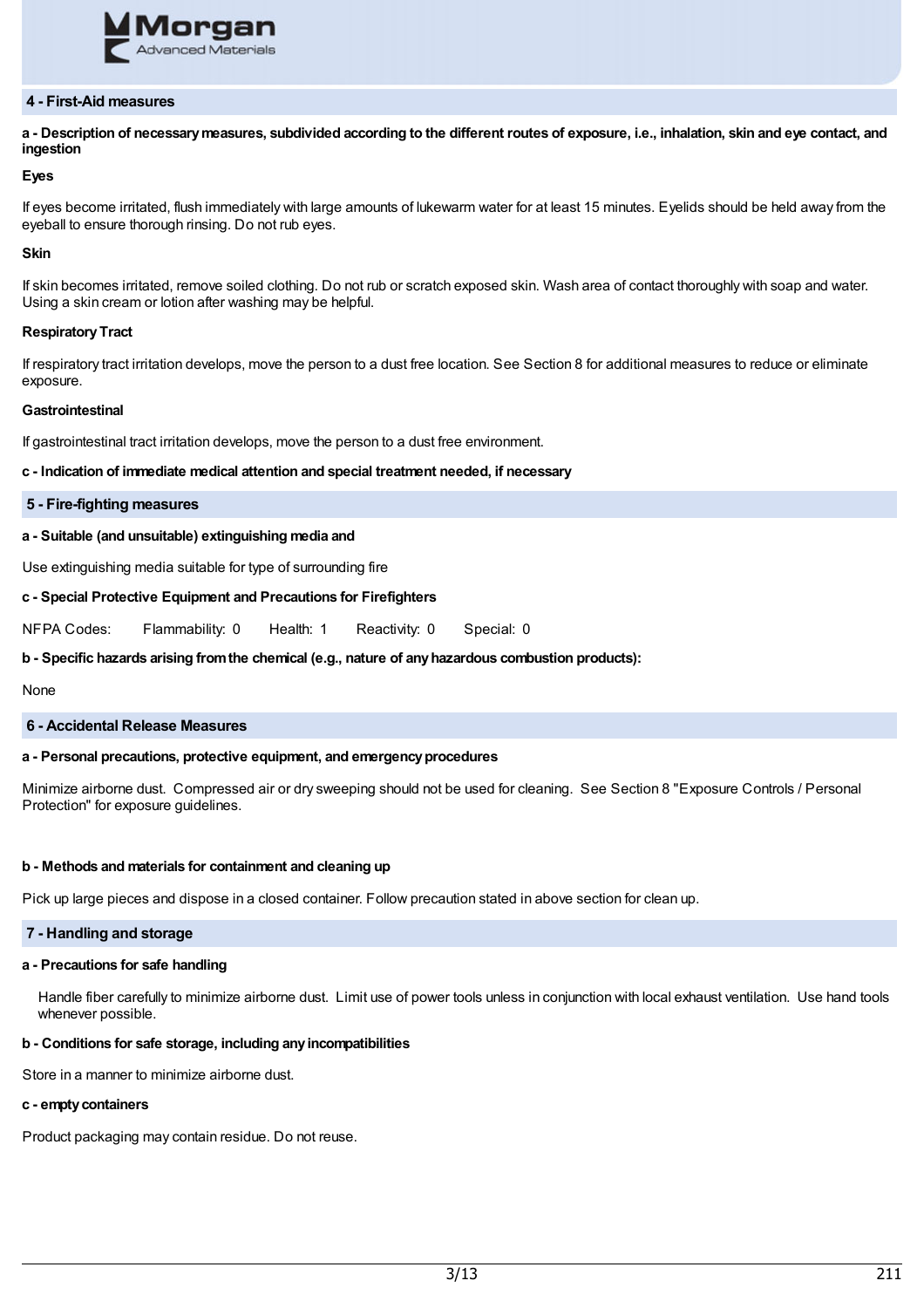

## **8 - Risk Management Measures / Exposures Controls / Personal Protection**

a - OSHA permissible exposure limit (PEL), American Conference of Governmental Industrial Hygienists (ACGIH) Threshold Limit Value (TLV), and any other exposure limit used or recommended by the chemical manufacturer, importer, or employer preparing the safety data **sheet, where available**

| <b>EXPOSURE GUIDELINES</b>                                                                                                                                                                                                                                                                                                                                                                                                                                                                                                                                                                                                                                                                                                                                                                                                                                                               |                                                                                                                              |                        |                           |  |
|------------------------------------------------------------------------------------------------------------------------------------------------------------------------------------------------------------------------------------------------------------------------------------------------------------------------------------------------------------------------------------------------------------------------------------------------------------------------------------------------------------------------------------------------------------------------------------------------------------------------------------------------------------------------------------------------------------------------------------------------------------------------------------------------------------------------------------------------------------------------------------------|------------------------------------------------------------------------------------------------------------------------------|------------------------|---------------------------|--|
| MAJOR<br>COMPONENT                                                                                                                                                                                                                                                                                                                                                                                                                                                                                                                                                                                                                                                                                                                                                                                                                                                                       | <b>OSHA PEL</b>                                                                                                              | <b>ACGIH TLV</b>       | <b>MANUFACTURER'S REG</b> |  |
| Refractories, Fibers,<br>Aluminosilicate                                                                                                                                                                                                                                                                                                                                                                                                                                                                                                                                                                                                                                                                                                                                                                                                                                                 | None Established*                                                                                                            | 0.2 f/cc, 8-hr.<br>TWA | 0.5 f/cc, 8-hr. TWA**     |  |
| Aluminum Oxide                                                                                                                                                                                                                                                                                                                                                                                                                                                                                                                                                                                                                                                                                                                                                                                                                                                                           | 15 mg/m <sup>3</sup> (total dust);<br>5 mg/m <sup>3</sup> (respirable dust)                                                  | None Established NONE  |                           |  |
| Silica, Amorphous                                                                                                                                                                                                                                                                                                                                                                                                                                                                                                                                                                                                                                                                                                                                                                                                                                                                        | $\frac{1000 \text{ m}\cdot\text{s}}{200 \text{ m}\cdot\text{s}^3 + \% \text{SiO}_2}$ or 20<br>None Established NONE<br>mppcf |                        |                           |  |
| Starch                                                                                                                                                                                                                                                                                                                                                                                                                                                                                                                                                                                                                                                                                                                                                                                                                                                                                   | 15 mg/m <sup>3</sup> (total dust);<br>5 mg/m <sup>3</sup> (respirable dust)                                                  | 10 mg/m $3$            | NONE                      |  |
| Crystalline Silica                                                                                                                                                                                                                                                                                                                                                                                                                                                                                                                                                                                                                                                                                                                                                                                                                                                                       | See note***                                                                                                                  | $0.025$ mg/m $^3$      | NONE                      |  |
| *Except of in the state of California, there is no specific regulatory standard for RCF in the U.S. OSHA's<br>"Particulate Not Otherwise Regulated (PNOR)" standard [29 CFR 1910.1000, Subpart Z, Air                                                                                                                                                                                                                                                                                                                                                                                                                                                                                                                                                                                                                                                                                    |                                                                                                                              |                        |                           |  |
| Contaminants] applies generally - Total Dust 15 mg/m <sup>3</sup> ; Respirable Fraction 5 mg/m <sup>3</sup> . The PEL for RCF<br>in California is 0.2 f/cc, 8-hr TWA                                                                                                                                                                                                                                                                                                                                                                                                                                                                                                                                                                                                                                                                                                                     |                                                                                                                              |                        |                           |  |
| **HTIW Coalition has sponsored comprehensive toxicology and epidemiology studies to identify potential<br>RCF-related health effects [see Section 11 for more details], consulted experts familiar with fiber and<br>particle science, conducted a thorough review of the RCF-related scientific literature, and further evaluated<br>the data in a state-of-the-art quantitative risk assessment. Based on these efforts and in the absence of an<br>OSHA PEL, HTIW Coalition has adopted a recommended exposure guideline (REG), as measured<br>under NIOSH Method 7400 B. The manufacturers' REG is intended to promote occupational health and<br>safety through feasible exposure controls and reductions as determined by extensive industrial hygiene<br>monitoring efforts undertaken voluntarily and pursuant to an agreement with the U.S. Environmental<br>Protection Agency. |                                                                                                                              |                        |                           |  |
| ***Depending on the percentage and type(s) of silica in the mineral, the OSHA Permissible Exposure<br>Limit (PEL) for respirable dust containing silica (8 HR TWA) is based on the formula listed in 29 CFR<br>1910.1000, "Air Contaminants" under Table Z-3, "Mineral Dust". For quartz containing mineral dust, the<br>$PEL = 10$ mg/m <sup>3</sup> / (% of silica + 2); for cristobalite or tridymite, the PEL = 5 mg/m <sup>3</sup> / (% of silica + 2); for<br>mixtures, the PEL = 10 mg/m <sup>3</sup> / (% of quartz + 2 (% of cristobalite) + 2 (% of tridymite) + 2).<br>OTHER OCCUPATIONAL EXPOSURE LEVELS (OEL)<br>RCF-related occupational exposure limits vary internationally. Regulatory OEL examples include: Canada<br>- 0.2 to 1.0 f/cc; Ontario Canada - 0.5 f/cc. United Kingdom - 1.0 f/cc. Non-regulatory OEL examples<br>include: HTIW Coalition REG - 0.5 f/cc.  |                                                                                                                              |                        |                           |  |
| Ontario Canada OEL - Silica, Crystalline: Quartz/Tripoli = 0.1 mg/m <sup>3</sup> ; Cristobalite = 0.05 mg/m <sup>3</sup> . The<br>objectives and criteria underlying each of these OEL decisions also vary. The evaluation of occupational<br>exposure limits and their relative applicability to the workplace is best performed, on a case-by-case basis,<br>by a qualified Industrial Hygienist.                                                                                                                                                                                                                                                                                                                                                                                                                                                                                      |                                                                                                                              |                        |                           |  |

## **b - Appropriate Engineering Controls**

Use engineering controls such as local exhaust ventilation, point of generation dust collection, down draft work stations, emission controlling tool designs and materials handling equipment designed to minimize airborne fiber emissions.

### **c - Individual protection measures, such as personal protective equipment**

### **PPE - Skin**

Wear personal protective equipment (e.g gloves), as necessary to prevent skin irritation. Washable or disposable clothing may be used. If possible, do not take unwashed clothing home. If soiled work clothing must be taken home, employees should be informed on best practices to minimize non-work dust exposure (e.g., vacuum clothes before leaving the work area, wash work clothing separately, and rinse washer before washing other household clothes.

## **PPE - Eye**

As necessary, wear goggles or safety glasses with side shields.

## **PPE – Respiratory**

When engineering and/or administrative controls are insufficient to maintain workplace concentrations below the 0.5 f/cc REG or a regulatory OEL, the use of appropriate respiratory protection, pursuant to the requirements of OSHA Standards 29 CFR 1910.134 and 29 CFR 1926.103, is recommended. A NIOSH certified respirator with a filter efficiency of at least 95% should be used. The 95% filter efficiency recommendation is based on NIOSH respirator selection logic sequence for exposure to manmade mineral fibers. Pursuant to NIOSH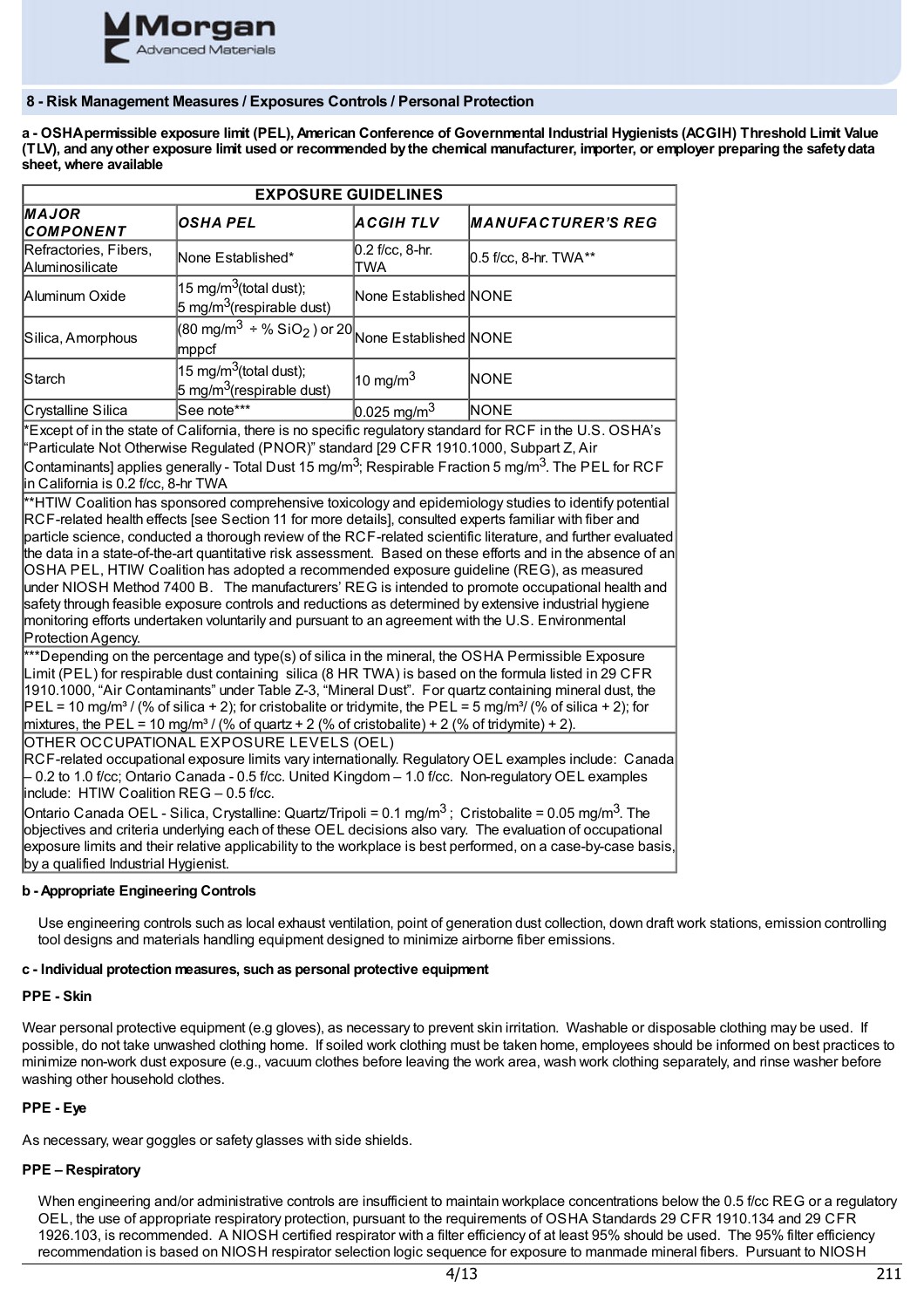

recommendations, N-95 respirators are appropriate for exposures up to 10 times the NIOSH Recommended Exposure Limit (REL). With respect to RCF, both the NIOSH REL and the industry REG have been set at 0.5 fibers per cubic centimeter of air (f/cm<sup>3</sup>). Accordingly, N-95 would provide the necessary protection for exposures up to 5 f/cm $^3$ . Further, the Respirator Selection Guide published by 3M Corporation, the primary respirator manufacturer, specifically recommends use of N-95 respirators for RCF exposures. In cases where exposures are known to be above 5.0 f/cm<sup>3</sup>, 8 hour TWA, a filter efficiency of 100% should be used. Other factors to consider are the NIOSH filter series N, R or P -- (N) **N**ot resistant to oil, (R) **R**esistant to oil and (P) oil **P**roof. These recommendations are not designed to limit informed choices, provided that respiratory protection decisions comply with 29 CFR 1910.134.

The evaluationof workplace hazards and the identification of appropriate respiratory protection is best performed, on a case by case basis, by a qualified Industrial Hygienist.

## Other Information

Concentrations based upon an eight-hour time weighted average (TWA) as determined by air samples collected and analyzed pursuant to NIOSH method 7400 (B) for airborne fibers. The manufacturer recommends the use of a full-facepiece air purifying respirator equipped with an appropriate particulate filter cartridge during furnace tear-out events and the removal of used RCF to control exposures to airborne fiber and the potential presence of crystalline silica.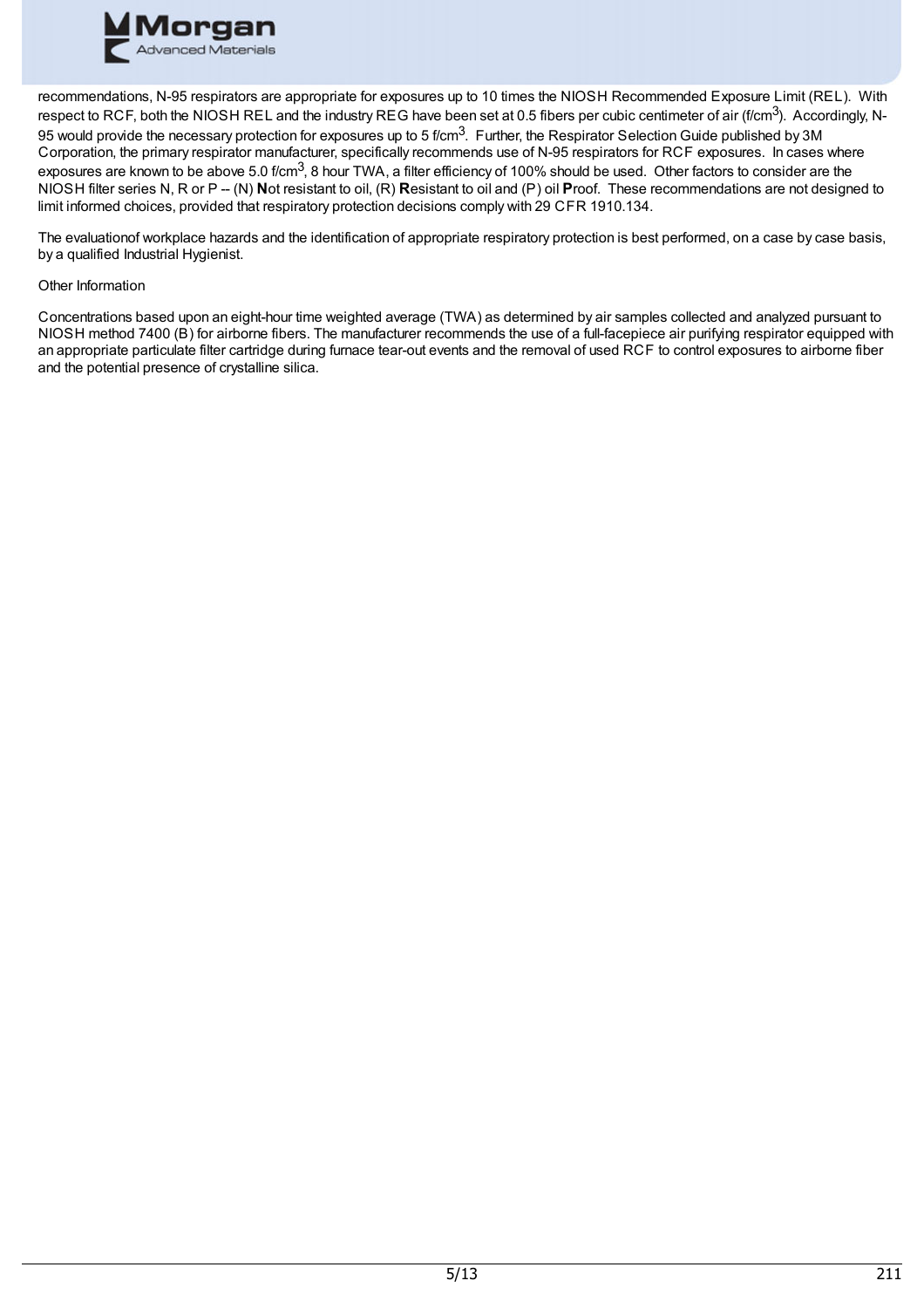

## **9 - Physical and chemical properties**

| a - Appearance                                   | Fiber shapes                       |
|--------------------------------------------------|------------------------------------|
| b-Odor                                           | Not applicable                     |
| c - Odor Threshold                               | Not applicable                     |
| e-pH                                             | Not applicable                     |
| d - Melting Point                                | 2800°F (1538°C) to 3200°F (1768°C) |
| f- Initial Boiling Point/Range                   | Not applicable                     |
| g-Flashpoint                                     | Not applicable                     |
| h - Evaporation Rate                             | Not applicable                     |
| i - Flammability                                 | Not applicable                     |
| j - Upper/Lower Flammability or Explosive Limits | Not applicable                     |
| <b>k-VAPOR PRESSURE</b>                          | Not applicable                     |
| <b>I-VAPOR DENSITY</b>                           | Not applicable                     |
| m - Solubility                                   | Not soluble in water               |
| n - Relative Density                             | >2.5                               |
| o - Partition Coefficient: n-Octanol/water       | Not applicable                     |
| p - Auto-ignition temperature                    | Not applicable                     |
| q - Decomposition Temperature                    | Not applicable                     |
| r - Viscosity                                    | Not applicable                     |
|                                                  |                                    |

**10 - Stability and Reactivity**

**a - Reactivity**

None.

## **b - Chemical Stability**

This is a stable material.

**c - Possibilityof Hazardous Reaction**

Not applicable.

## **d - Conditions toAvoid**

None

## **e - Incompatible Materials**

None

## **f - Hazardous decomposition products**

Oxides of carbon and trace of ammonia may be released from starch during initial heating of this product.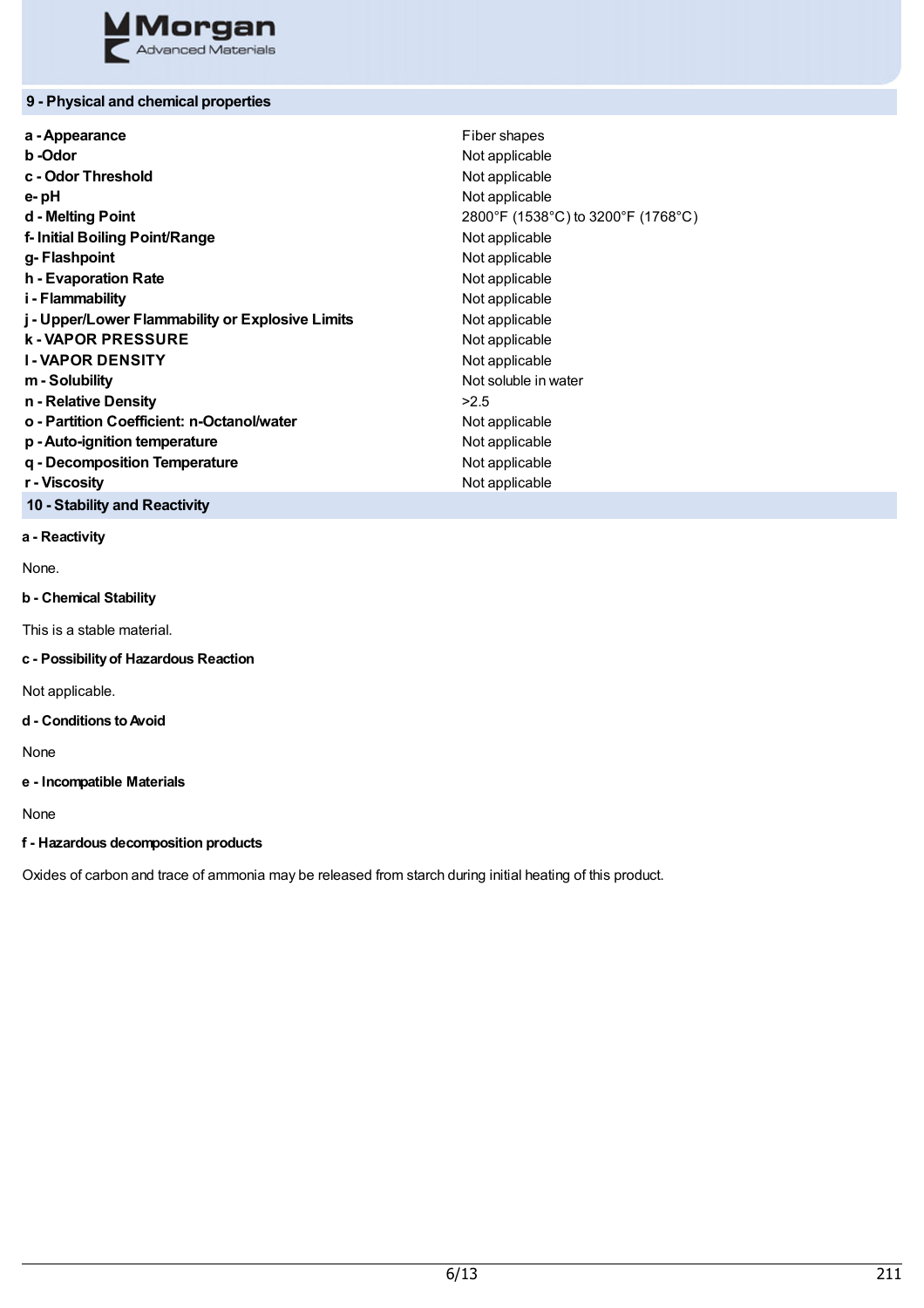

### **11 - Toxicological information**

## **a - TOXICOKINETICS, METABOLISM AND DISTRIBUTION**

Exposure is predominantly by inhalation or ingestion. Man-made vitreous fibers of a similar size to RCF have not been shown to migrate from the lung and/or gut and do not become located in other organs of the body.

### **b - Acute Toxicity**

### **c - Epidemiology**

### Crystalline silica:

Exposure to crystalline silica can cause silicosis, and exacerbate pulmonary tuberculosis and bronchitis. IARC (Monograph vol. 68, 1997) concluded that "crystalline silica from occupational sources inhaled in the form of quartz or cristobalite is carcinogenic to humans (Group 1)", and noted that "carcinogenicity in humans was not detected in all industrial circumstances studied" and "may be dependent on inherent characteristics of the crystalline silica or on external factors affecting its biological activity".

### **d - Toxicology**

### **RCF:**

*Acute toxicity: short term inhalation*

No data available: Short term tests have been undertaken to determine fiber (bio) solubility rather than toxicity, repeat dose inhalation tests have been undertaken to determine chronic toxicityand carcinogenicity.

*Acute toxicity: oral*

No dataavailable: Repeateddose studies have been carried out using gavage. No effectwas found.

*Skin corrosion/irritation*

Not a chemical irritant according to test method OECD no. 404.

*Serious eye damage/irritation*

Not possible to obtain acute toxicityinformation due to the morphologyand chemical inertness of the substance.

*Respiratory or skin sensitization*

No evidencefrom human epidemiological studies of anyrespiratoryor skin sensitization potential.

G*erm cell mutagenicity/genotoxicity*

Method: In vitro micronucleus test

Species: Hamster (CHO)

Dose: 1-35 mg/ml

Routesof administration: In suspension

Results: Negative

*Carcinogenicity*

Method: Inhalation, multi-dose

Species: Rat

Dose: 3 mg/m $^3$ , 9 mg/m $^3$  and 16 mg/m $^3$ 

Routesof administration: Nose onlyinhalation

Results: Fibrosis just reached significant levels at 16 and 9 mg/m $^3$  but not at 3 mg/m $^3$ . None of the parenchymal tumor incidences were higher than the historical control values for this strain of animal.

Method: Inhalation, single dose

Species: Rat

Dose: 30 mg/m3

Routes of administration: Nose onlyinhalation

Results: Rats were exposed to a single concentration of 200 WHO fibers/ml specially prepared RCF for 24 months. High incidence of exposure-related pulmonary neoplasms (bronchoalveolar adenomas and carcinomas) was observed. Asmall number of mesotheliomas were observed in each of the fiber exposure groups (Mast et al 1995a).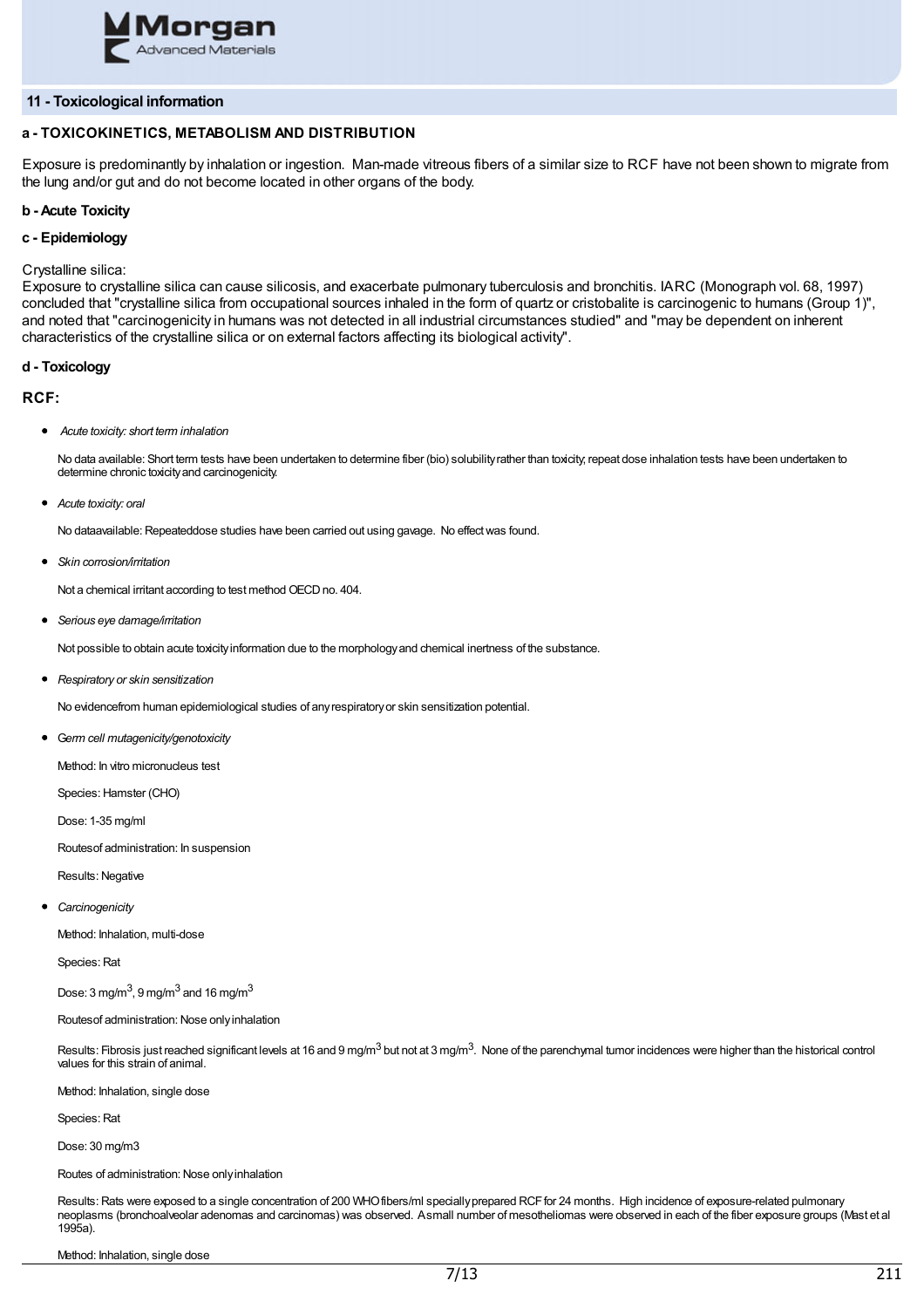

#### Species: Hamster

Dose: 30 mg/m3

#### Routes of administration: Nose onlyinhalation

Results: Hamsters were exposed to a single concentration of 260 WHO fibers/ml specially prepared RCF for 18 months and developed lung fibrosis, a significant number of pleural mesotheliomas (42/102) but no primarylung tumors (McConnell et al 1995).

Method: Inhalation, single dose

Species: Rat

Dose: RCF1: 130 F/ml and 50 mg/m3 (25%of non fibrous particles)

RCF1a: 125 F/ml and 26 mg/m3 (2%of non fibrous particles)

Routes of administration: Nose onlyinhalation

Results: Rats were exposed to RCF1 and RCF1a for 3 weeks. The objective of the studywas to compare lung retention and biological effects of the original RCF1 compared to RCF1a. The main difference of these 2 samples was the non-fibrous particle content of respectively 25% versus 2%. The post treatment observation was 12 months. Alveolar clearance was barelyretarded after RCF1Aexposure. After RCF1 exposure, however, a severe retardation of clearance was observed. (Bellmann et al 2001).

After intraperitoneal injection of ceramic fibers into rats in three experiments (Smith et al 1987, Pott et al 1987, Davis et al 1984), mesotheliomas were found in the abdominal cavity in two studies, while the third report (Pott et al 1987) had incomplete histopathology. Only a few mesotheliomas were found in the abdominal cavity of hamsters after intraperitoneal injection in one experiment (Smith et al 1987). However, the ceramic fibers tested were of relatively large diameter. When rats and hamsters were exposed via intraperitoneal injection, tumor incidence was related to fiber length and dose (Smith et al 1987, Pott et al 1987, Miller et al 1999, Pott et al 1989). (From SCOEL publication (EU Scientific Committee on Occupational Exposure Limits) SCOEL/SUM/165, September 2011).

*Reproductive toxicity*

Method: Gavage

Species: Rat

Dose: 250mg/kg/day

Routes of administration: Oral

Results: No effects were seen in an OECD 421 screening study. There are no reports of any reproductive toxic effects of mineral fibers. Exposure to these fibers is via inhalation and effects seen are in the lung. Clearance of fibers is via the gut and the feces, so exposure of the reproductive organs is extremely unlikely.

*STOT-Single exposure*

Notapplicable

*STOT-Repeated exposure*

Not applicable

*Aspiration hazard*

Not applicable

See the following review publications for a summary and discussion:

Interpretation of these animal experiments is complexand there is not complete agreement among scientists internationally. Asummaryof the evidence relating to RCF carcinogenicityin vivo can be found in SCOEL/SUM/165 and in Utell and Maxim 2010.

Other information

Numerousstudies indicate the relevance of biopersistence as a determinant of toxic effects of fiber exposure. (Maxim et al 2006).

#### **Irritant Properties**

Negative results have been obtained in animal studies (EU method B4) for skin irritation. Inhalation exposures using the nose only route produce simultaneous heavy exposures to the eyes, but no reports of excess eye irritation exist. Animals exposed by inhalation similarly show no evidence of respiratory tract irritation.

Human data confirm that onlymechanical irritation, resulting in itching, occurs in humans. Screening at manufacturers' plants in the UKhas failed to showanyhuman cases of skin conditions related to fiber exposure

### **Crystalline silica:**

There is sufficient evidence of carcinogenicity of respirable silica in experimental animals (IARC Monograph; Vol. 42; 1987 and IARC Monograph; Vol. 68; 1997). Inhalation and intratracheal installation of crystalline silica in rats caused lung cancer; however, studies in other species such as mice and hamsters caused no lung cancer. Crystalline silica also caused fibrosis in rats and hamsters in several inhalation and intratracheal installation studies.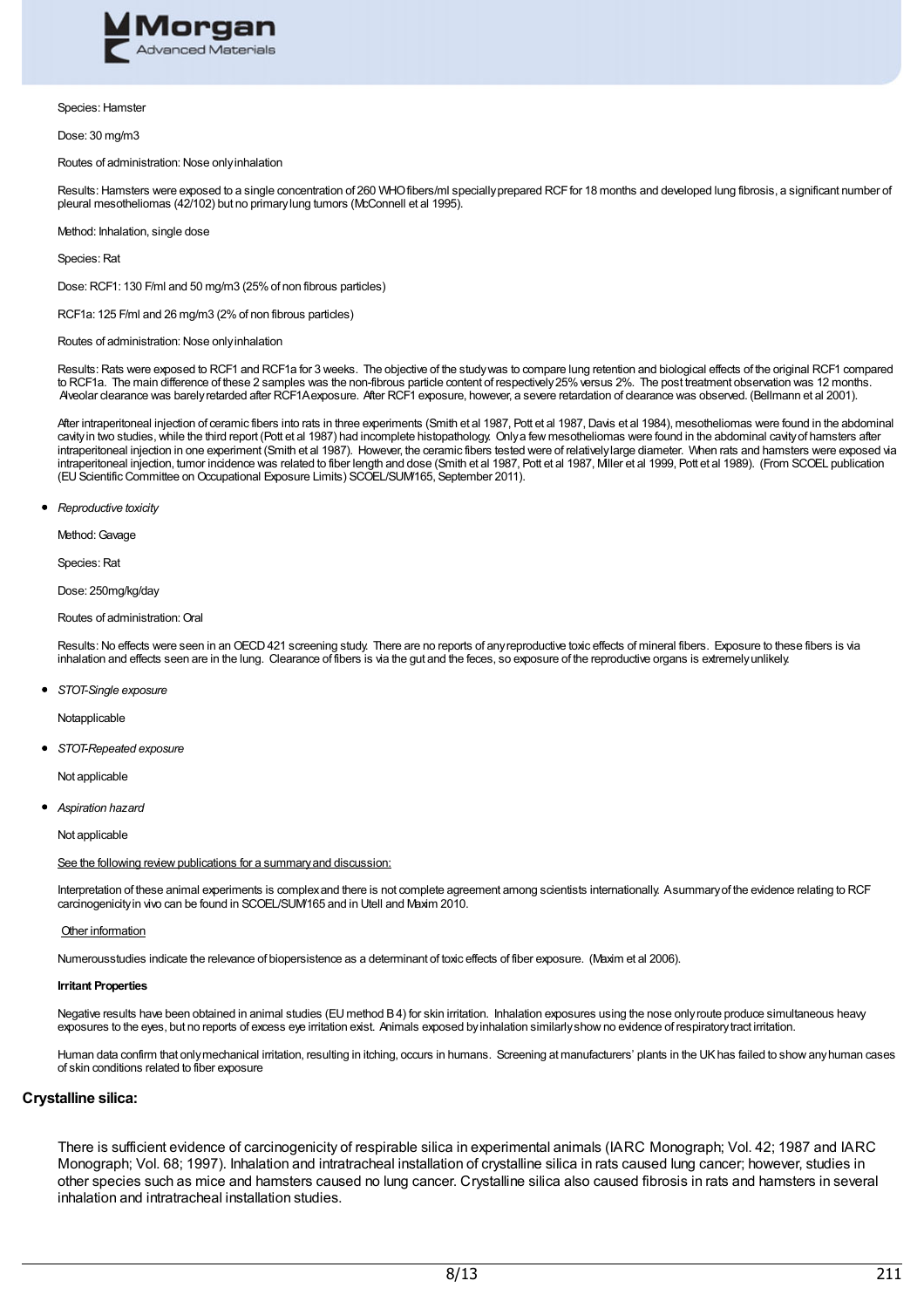

### **Silica,Amorphous**:

Toxic effects described in animals from single inhalation exposures of amorphous silica include upper respiratory irritation, lung congestion, bronchitis, and emphysema. Repeated inhalation exposures at concentration of 50 or 150 mg/m3 produced increased lung weights and lung changes. No progressive pulmonary fibrosis was seen and the observed lung changes were reversible. No adverse effects were observed in this study at 10 mg/m3. No animal test reports are available to define the carcinogenic, mutagenic, or reproductive effects.

To obtain more epidemiology or toxicology information, please call the toll free telephone number for the Thermal Ceramics Product Stewardship Program found in Section 16 - Other Information.

### **International Agency for Research on Cancer and National Toxicology Program**

IARC, in 1988, Monograph v.43 (and later reaffirmed in 2002, v.81), classified RCF as possibly carcinogenic to humans (group 2B). IARC evaluated the possible health effects of RCF as follows:

There is inadequate evidence in humans for the carcinogenicity of RCF. There is sufficient evidence in experimental animals for the carcinogenicity of RCF.The Annual Report on Carcinogens (latest edition), prepared by NTP, classified respirable RCF as "reasonably anticipated" to be a carcinogen). Not classified by OSHA.

Also, IARC, in 1997, Monograph v.68, classified crystalline silica inhaled in the form of quartz or cristobalite from occupational sources is carcinogenic to human (group 1). The Ninth Annual Report on Carcinogens (2000), prepared by the National Toxicology Program (NTP), classified silica, crystalline (respirable size), as a substance known to be a human carcinogen.

Amorphous silica is not classified as to its carcinogenicity to humans (group 3).

### **12 - Ecological information**

### **a - Ecotoxicity(aquatic and terrestrial, where available)**

These products are not reported to have any ecotoxicity effects.

#### **c - Bioaccumulative potential**

No bioaccumulative potential.

#### **d - Mobilityin soil**

No mobility in soil.

### **e - Other adverse effects (such as hazardous to the ozone layer**

No adverse effects of this material on the environment are anticipated.

### **13 - Disposal Considerations**

#### **Waste Management and Disposal**

To prevent waste materials from becoming airborne during waste storage, transportation and disposal, a covered container or plastic bagging is recommended.

## **Additional information**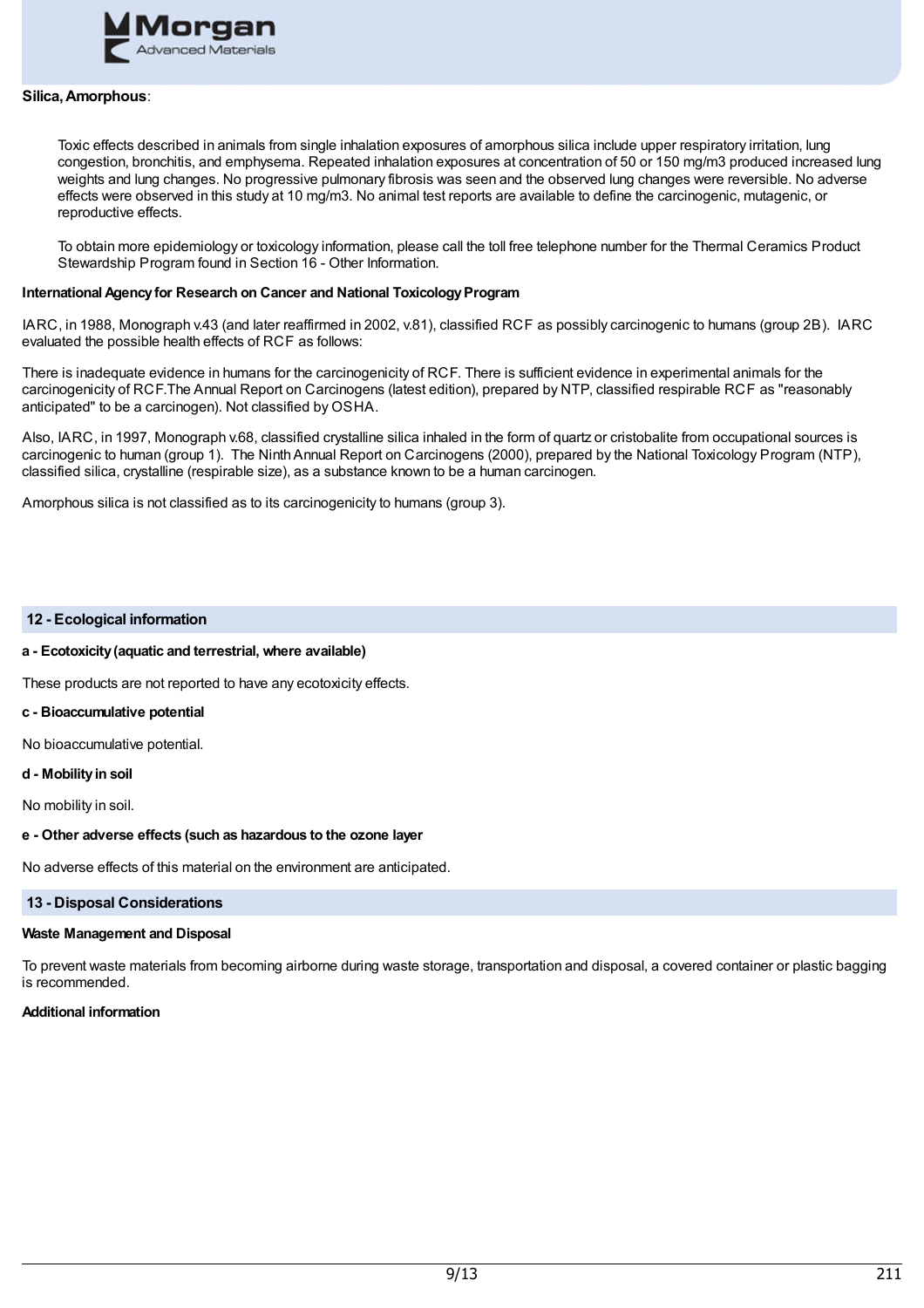

## **14 - Transport information**

## **a - UN number.**

Hazard Class: Not Regulated United Nations (UN) Number: Not Applicable Labels: Not Applicable NorthAmerica (NA) Number: Not Applicable Placards: Not Applicable Bill of Lading: Product Name

## **b - UN proper shipping name**

Not applicable.

**c - Transport hazard class(es)**

Not applicable.

**d - Packing group, if applicable**

Not applicable.

**e - Environmental hazards (e.g., Marine pollutant (Yes/No))**

No.

**f - Transport in bulk (according toAnnex II of MARPOL 73/78 and the IBC Code)**

Not regulated.

g - Special precautions which a user needs to be aware of, or needs to comply with, in connection with transport or conveyance either **within or outside their premises**

Not applicable.

## **International**

INTERNATIONAL Canadian TDG Hazard Class & PIN: Not regulated Not classified as dangerous goods under ADR (road), RID (train), IATA (air) or IMDG (ship).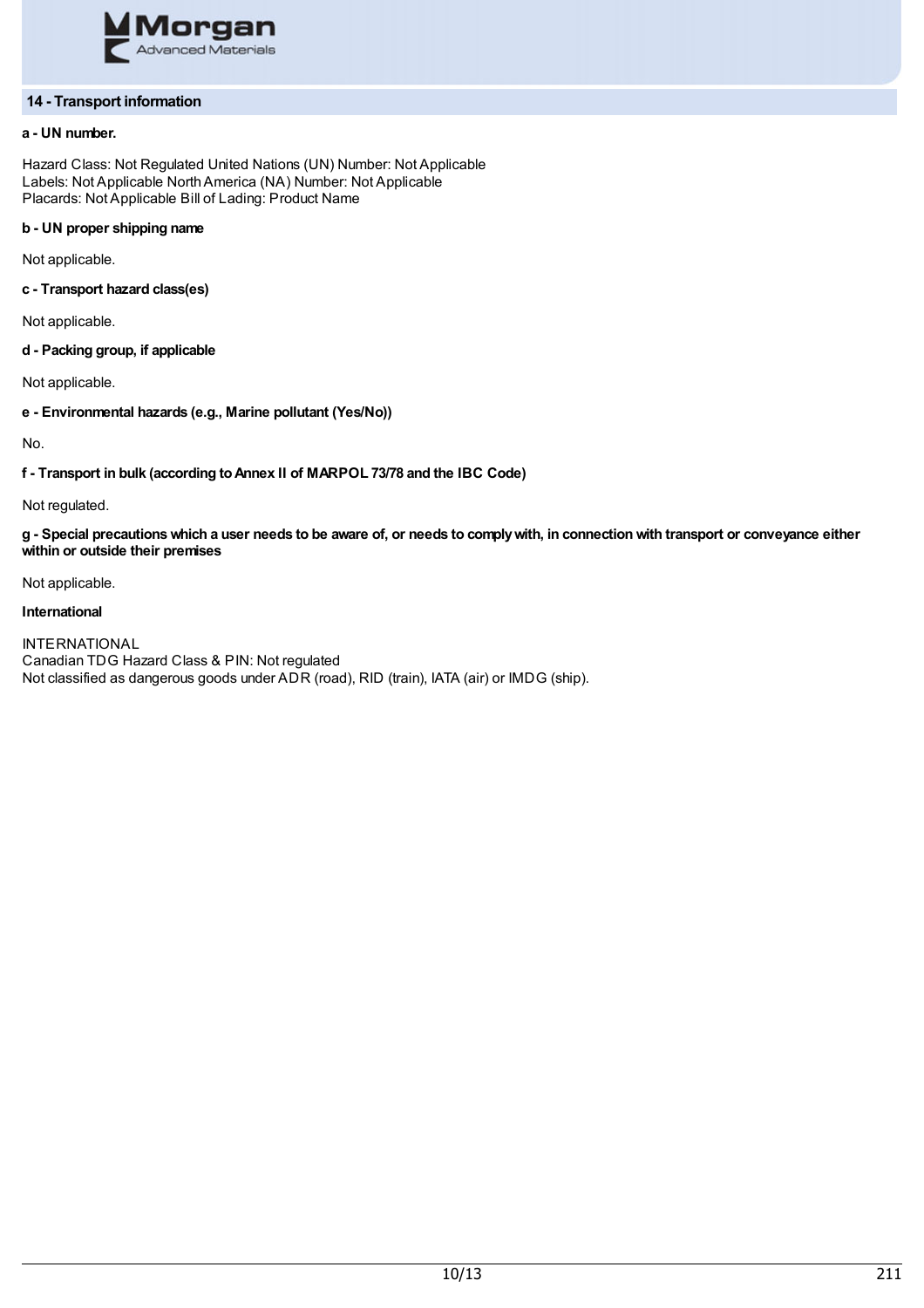

## **15 - Regulatory information**

## **15.1 - United States Regulations**

## **UNITED STATES REGULATIONS**

**EPA: SuperfundAmendments and ReauthorizationAct (SARA)**Title III - This product does not contain any substances reportable under Sections 302, 304, 313, (40 CFR 372). Sections 311 and 312  $(40$  CFR 370) apply (delayed hazard).

**Toxic Substances ControlAct (TSCA)**– RCF has been assigned a CAS number; however, it is not required to be listed on the TSCA inventory.

**Comprehensive Environmental Response, Compensation and LiabilityAct** (**CERCLA)** and the **CleanAirAct (CAA)** - RCF contains fibers with an average diameter greater than one micron and thus is not considered a hazardous air pollutant.

**OSHA:** Comply with **Hazard Communication Standards** 29 CFR 1910.1200 and 29 CFR 1926.59 and the **Respiratory Protection Standards** 29 CFR 1910.134 and 29 CFR 1926.103.

**California**: Ceramic fibers and silica, crystalline (airborne particles of respirable size) are listed in **Proposition 65, The Safe Drinking Water and Toxic EnforcementAct of 1986** as a chemical known to the State of California to cause cancer.

**Other States**: RCF products are not known to be regulated by states other than California; however, state and local OSHA and EPA regulations may apply to these products. If in doubt, contact your localregulatory agency.

## **15.2 - International Regulations**

## **INTERNATIONAL REGULATIONS**

**Canada**:

**Canadian Workplace Hazardous Materials Information System(WHMIS)** - RCF is classified as Class D2A - Materials Causing Other Toxic Effects

**Canadian Environmental Protection Act (CEPA)- All substances in this product are listed, as required,** on the Domestic Substances List (DSL)

## **European Union**:

**European Directive 97/69/EC** classified RCF as a Category 2 carcinogen; that is it "should be regarded as if it is carcinogenic to man."

## **REACH Regulation**:

RCF is classified under the CLP (classification, labelling and packaging of substances and mixtures) regulation as a category 1B carcinogen. On January 13, 2010 the European Chemicals Agency (ECHA) updated the candidate list for authorization (Annex XV of the REACH regulation) and added 14 new substances in this list including aluminosilicate refractory ceramic fibers.

As a consequence, EU (European Union) or EEA (European Economic Area) suppliers of articles which contain aluminosilicate refractory ceramic fibers in a concentration above 0.1% (w/w) have to provide sufficient information, available to them, to their customers or upon requests to a consumer within 45 days of the receipt of the request. This information must ensure safe use of the article, and as minimum contains the name of the substance.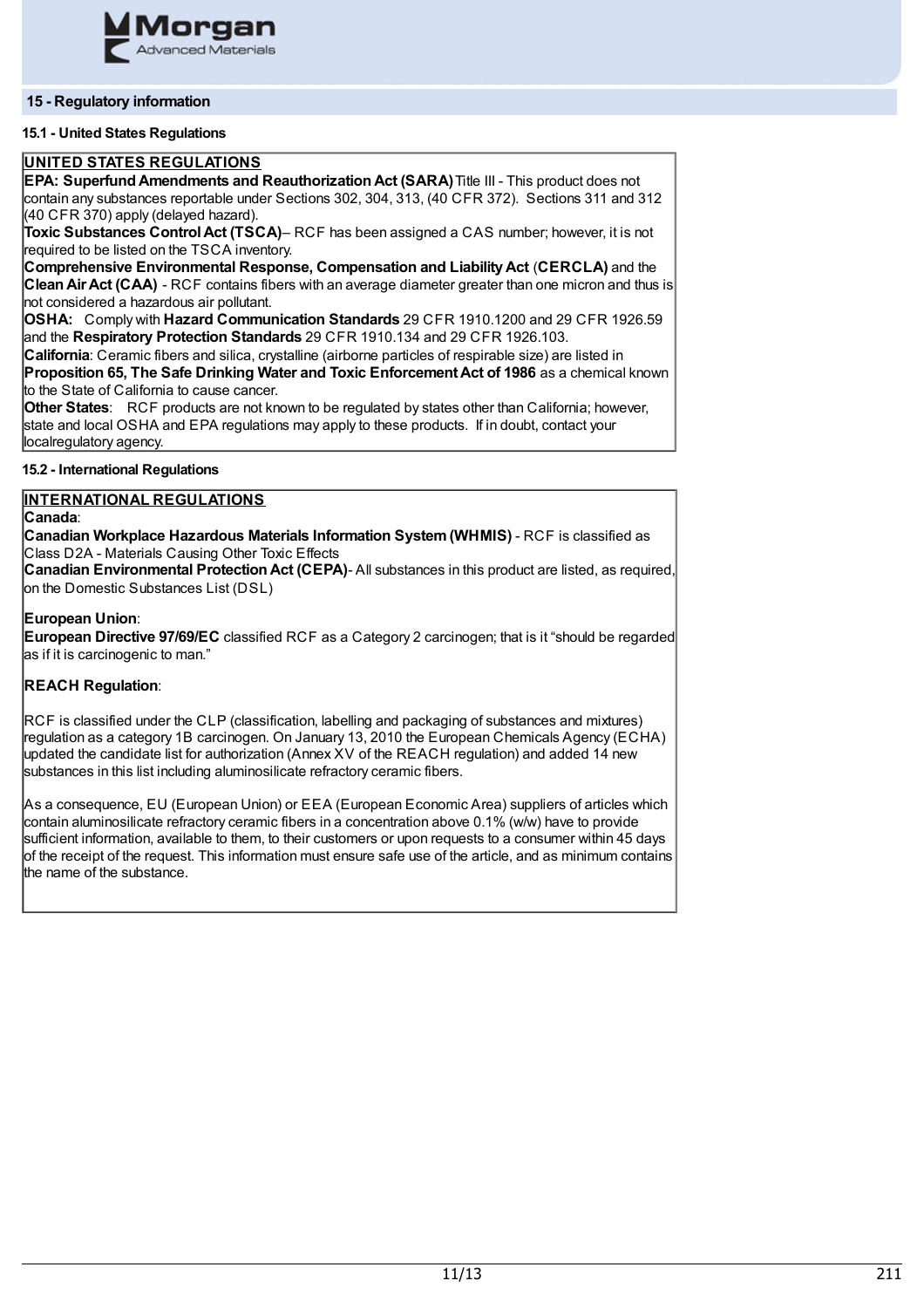

### **16 - Other Information**

# **initial statement**

## **Devitrification**

As produced, all RCF fibers are vitreous (glassy) materials which do not contain crystalline silica. Continued exposure to elevated temperatures over time may cause these fibers to devitrify (become crystalline). The first crystalline formation (mullite) begins to occur at approximately 985° C (1805° F). Crystalline phase silica may begin to form at approximately 1100° C (2012° F). When the glass RCF fibers devitrify, they form a mixed mineral crystalline silica containing dust. The crystalline silica is trapped in grain boundaries within a matrix predominately consisting of mullite. The occurrence and extent of crystalline phase formation is dependent on the duration and temperature of exposure, fiber chemistry and/or the presence of fluxing agents or furnace contaminants. The presence of crystalline phases can be confirmed only through laboratory analysis of the "hot face" fiber.

IARC's evaluation of crystalline silica states "Crystalline silica inhaled in the form of quartz or cristobalite from occupational sources is carcinogenic to humans (Group 1)" and additionally notes "carcinogenicity in humans was not detected in all industrial circumstances studied." IARC also studied mixed mineral crystalline silica containing dusts such as coal dusts (containing 5–15 % crystalline silica) and diatomaceous earth without seeing any evidence of disease. (IARC Monograph Vol. 68, 1997). NTP lists all polymorphs of crystalline silica as substances which may "reasonably be anticipated to be carcinogens".

IARC and NTP did not evaluate after-service RCF, which may contain various crystalline phases. However, an analysis of after-service RCF samples obtained pursuant to an exposure monitoring agreement with the EPA, found that in the furnace conditions sampled, most did not contain detectable levels of crystalline silica. Other relevant RCF studies found that (1) simulated after-service RCF showed little, or no, activity where exposure was by inhalation or by intraperitoneal injection; and (2) after-service RCF was not cytotoxic to macrophage-like cells at concentrations up to 320 micrograms/cm² - by comparison, pure quartz or cristobalite were significantly active at much lower levels (circa 20 micrograms/cm²).

## **Product Stewardship Program**

Morgan Thermal Ceranics has established a program to provide customers with up-to-date information regarding the proper use and handling of High Temperature Insdulation Wool, including Refractory Ceramic Fiber (RCF). In addition, Thermal Ceramics has established a program to monitor airborne fiber concentrations at customer facilities. If you would like more information about this program, please call your local supplier or the Product Stewardship Information Hotline listed at the front of this SDS.

Morgan Thermal Ceramics is a member of the HTIWC (High Temperature Insulation Wool Coalition).

In 2002, OSHA endorsed a five year voluntary product stewardship program called PSP 2002. On May 23, 2007, HTIW Coalition's predecessor, RCFC, and its member companies renewed this voluntary product stewardship agreement with OSHA. OnApril 16, 2012, HTIW Coalition renewed this agreement for a second time.

This new five year program, called PSP 2012, continues and builds upon the earlier programs. PSP 2012 is a highly acclaimed, multifaceted strategic risk management initiative designed specifically to reduce workplace exposures to Refractory Ceramic Fiber (RCF). For more information regarding PSP 2012, please visit **[http://www.htiwcoalition.org](http://www.htiwcoalition.org/)**

## **HMIS HAZARD RATING**

| <b>HMIS Health</b>                        | 1 <sup>*</sup> (* denotes potential for chronic effects) |
|-------------------------------------------|----------------------------------------------------------|
| <b>HMIS Flammable</b>                     | O                                                        |
| <b>HMIS Reactivity</b>                    | 0                                                        |
| <b>HMIS Personal Protective Equipment</b> | X (To be determined by user)                             |

## **TECHNICAL DATASHEETS**

Left Blank Intentionally (pending datasheet number)

## **Revision Summary**

In May 2015 this SDS has been updated to GHS format in comformance with US OSHA HCS 2012 (29CFR 1910.1200) and Canada Hazardous Products Act and the Hazardous Products Regulations.

# **MSDS prepared by**

SDS Prepared By: MORGAN THERMAL CERAMICS ENVIRONMENTAL, HEALTH & SAFETYDEPARTMENT

## **Disclaimer**

The information presented herein is presented in good faith and believed to be accurate as of the effective date of this Safety Data Sheet. Employers may use this SDS to supplement other information gathered by them in their efforts to assure the health and safety of their